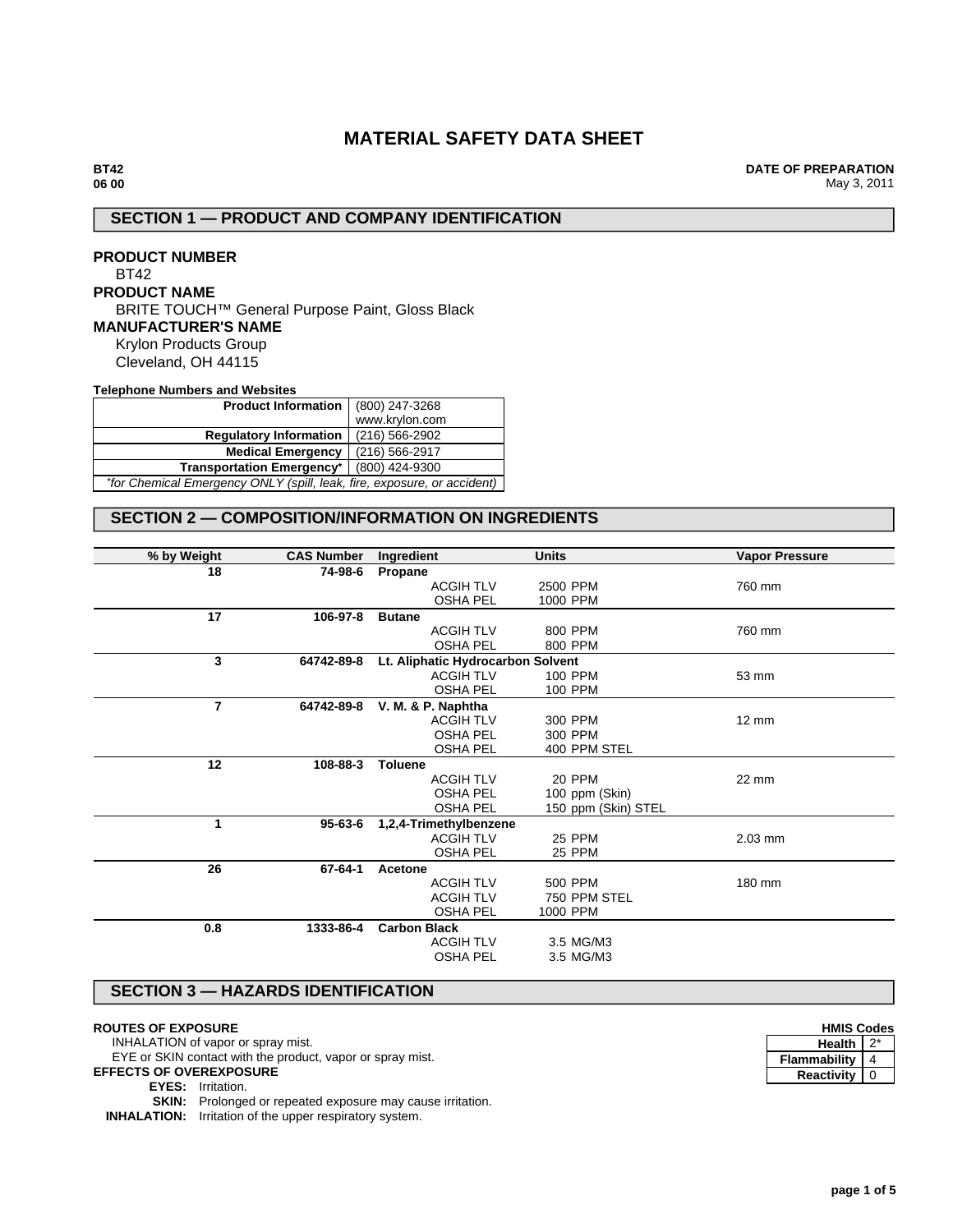May cause nervous system depression. Extreme overexposure may result in unconsciousness and possibly death.

Prolonged overexposure to hazardous ingredients in Section 2 may cause adverse chronic effects to the following organs or systems: • the liver

• the urinary system

• the cardiovascular system

• the reproductive system

#### **SIGNS AND SYMPTOMS OF OVEREXPOSURE**

Headache, dizziness, nausea, and loss of coordination are indications of excessive exposure to vapors or spray mists.

Redness and itching or burning sensation may indicate eye or excessive skin exposure.

#### **MEDICAL CONDITIONS AGGRAVATED BY EXPOSURE**

## None generally recognized.

**CANCER INFORMATION**

For complete discussion of toxicology data refer to Section 11.

# **SECTION 4 — FIRST AID MEASURES**

- **EYES:** Flush eyes with large amounts of water for 15 minutes. Get medical attention.
- **SKIN:** Wash affected area thoroughly with soap and water.
- Remove contaminated clothing and launder before re-use.

**INHALATION:** If affected, remove from exposure. Restore breathing. Keep warm and quiet.

**INGESTION:** Do not induce vomiting. Get medical attention immediately.

## **SECTION 5 — FIRE FIGHTING MEASURES**

| <b>FLASH POINT</b>  | LEL | UEL  | <b>EXTINGUISHING MEDIA</b>         |
|---------------------|-----|------|------------------------------------|
| Propellant $< 0$ °F | 0.9 | 12.8 | Carbon Dioxide, Dry Chemical, Foam |

**UNUSUAL FIRE AND EXPLOSION HAZARDS**

Containers may explode when exposed to extreme heat.

Application to hot surfaces requires special precautions.

During emergency conditions overexposure to decomposition products may cause a health hazard. Symptoms may not be immediately apparent. Obtain medical attention.

#### **SPECIAL FIRE FIGHTING PROCEDURES**

Full protective equipment including self-contained breathing apparatus should be used.

Water spray may be ineffective. If water is used, fog nozzles are preferable. Water may be used to cool closed containers to prevent pressure build-up and possible autoignition or explosion when exposed to extreme heat.

## **SECTION 6 — ACCIDENTAL RELEASE MEASURES**

### **STEPS TO BE TAKEN IN CASE MATERIAL IS RELEASED OR SPILLED**

Remove all sources of ignition. Ventilate the area. Remove with inert absorbent.

## **SECTION 7 — HANDLING AND STORAGE**

#### **STORAGE CATEGORY**

Not Available

#### **PRECAUTIONS TO BE TAKEN IN HANDLING AND STORAGE**

Keep away from heat, sparks, and open flame. Vapors will accumulate readily and may ignite explosively.

During use and until all vapors are gone: Keep area ventilated - Do not smoke - Extinguish all flames, pilot lights, and heaters - Turn off stoves, electric tools and appliances, and any other sources of ignition.

Consult NFPA Code. Use approved Bonding and Grounding procedures.

Contents under pressure. Do not puncture, incinerate, or expose to temperature above 120F. Heat from sunlight, radiators, stoves, hot water, and other heat sources could cause container to burst. Do not take internally. Keep out of the reach of children.

## **SECTION 8 — EXPOSURE CONTROLS/PERSONAL PROTECTION**

## **PRECAUTIONS TO BE TAKEN IN USE**

Use only with adequate ventilation.

Avoid contact with skin and eyes. Avoid breathing vapor and spray mist. Wash hands after using.

This coating may contain materials classified as nuisance particulates (listed "as Dust" in Section 2) which may be present at hazardous levels only during sanding or abrading of the dried film. If no specific dusts are listed in Section 2, the applicable limits for nuisance dusts are ACGIH TLV 10 mg/m3 (total dust), 3 mg/m3 (respirable fraction), OSHA PEL 15 mg/m3 (total dust), 5 mg/m3 (respirable fraction).

### **VENTILATION**

Local exhaust preferable. General exhaust acceptable if the exposure to materials in Section 2 is maintained below applicable exposure limits. Refer to OSHA Standards 1910.94, 1910.107, 1910.108.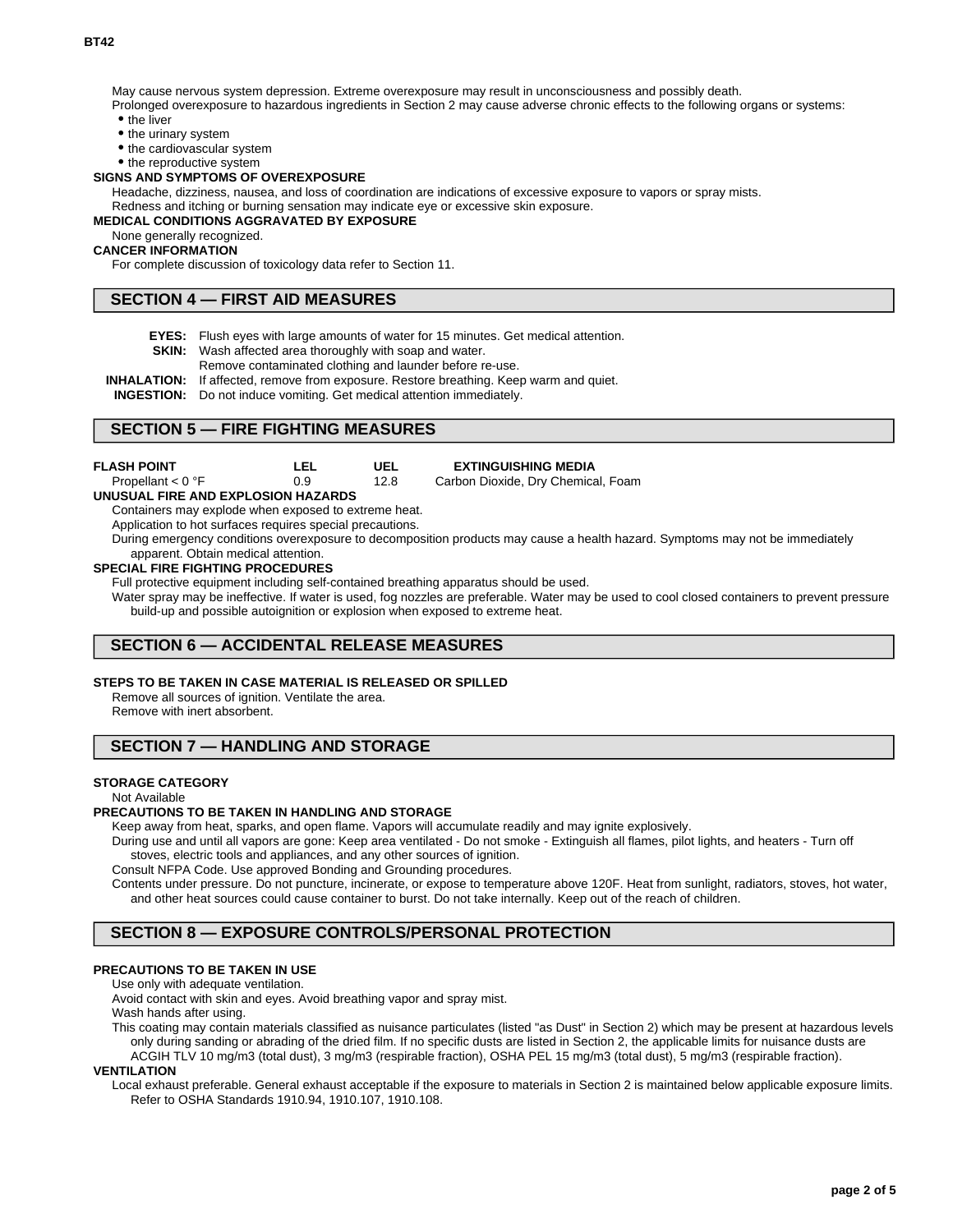## **RESPIRATORY PROTECTION**

If personal exposure cannot be controlled below applicable limits by ventilation, wear a properly fitted organic vapor/particulate respirator approved by NIOSH/MSHA for protection against materials in Section 2.

When sanding or abrading the dried film, wear a dust/mist respirator approved by NIOSH/MSHA for dust which may be generated from this product, underlying paint, or the abrasive.

## **PROTECTIVE GLOVES**

None required for normal application of aerosol products where minimal skin contact is expected. For long or repeated contact, wear chemical resistant gloves.

#### **EYE PROTECTION**

Wear safety spectacles with unperforated sideshields.

## **OTHER PRECAUTIONS**

Intentional misuse by deliberately concentrating and inhaling the contents can be harmful or fatal.

## **SECTION 9 — PHYSICAL AND CHEMICAL PROPERTIES**

| <b>PRODUCT WEIGHT</b> 5.83 lb/gal         |      | 699 g/l          |
|-------------------------------------------|------|------------------|
| <b>SPECIFIC GRAVITY</b>                   | 0.70 |                  |
| <b>BOILING POINT</b> <0 - 337 °F          |      | $<$ -18 - 169 °C |
| <b>MELTING POINT</b> Not Available        |      |                  |
| <b>VOLATILE VOLUME</b>                    | 92%  |                  |
| <b>EVAPORATION RATE</b> Faster than ether |      |                  |
| <b>VAPOR DENSITY</b> Heavier than air     |      |                  |
| <b>SOLUBILITY IN WATER N.A.</b>           |      |                  |
|                                           | 7.0  |                  |
|                                           |      |                  |

#### **VOLATILE ORGANIC COMPOUNDS (VOC Theoretical - As Packaged)**

Volatile Weight 61.45% Less Water and Federally Exempt Solvents

# **SECTION 10 — STABILITY AND REACTIVITY**

## **STABILITY — Stable**

**CONDITIONS TO AVOID** None known. **INCOMPATIBILITY** None known. **HAZARDOUS DECOMPOSITION PRODUCTS** By fire: Carbon Dioxide, Carbon Monoxide **HAZARDOUS POLYMERIZATION** Will not occur

**SECTION 11 — TOXICOLOGICAL INFORMATION**

## **CHRONIC HEALTH HAZARDS**

Reports have associated repeated and prolonged overexposure to solvents with permanent brain and nervous system damage. Carbon Black is classified by IARC as possibly carcinogenic to humans (group 2B) based on experimental animal data, however, there is insufficient evidence in humans for its carcinogenicity.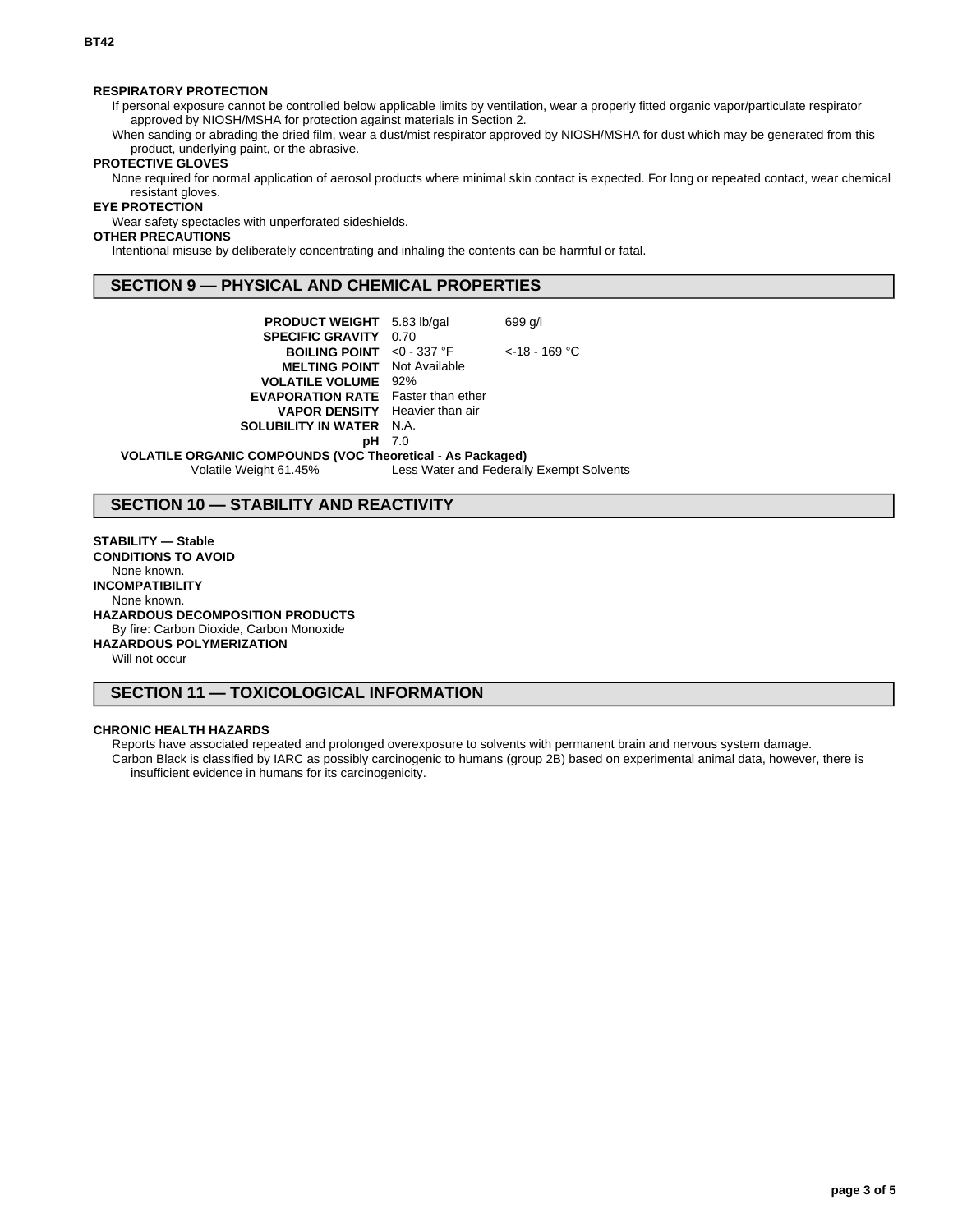| <b>TOXICOLOGY DATA</b> |  |
|------------------------|--|
|                        |  |

| <b>CAS No.</b> | <b>Ingredient Name</b>            |          |     |               |  |
|----------------|-----------------------------------|----------|-----|---------------|--|
| 74-98-6        | Propane                           |          |     |               |  |
|                |                                   | LC50 RAT | 4HR | Not Available |  |
|                |                                   | LD50 RAT |     | Not Available |  |
| 106-97-8       | <b>Butane</b>                     |          |     |               |  |
|                |                                   | LC50 RAT | 4HR | Not Available |  |
|                |                                   | LD50 RAT |     | Not Available |  |
| 64742-89-8     | Lt. Aliphatic Hydrocarbon Solvent |          |     |               |  |
|                |                                   | LC50 RAT | 4HR | Not Available |  |
|                |                                   | LD50 RAT |     | Not Available |  |
| 64742-89-8     | V. M. & P. Naphtha                |          |     |               |  |
|                |                                   | LC50 RAT | 4HR | Not Available |  |
|                |                                   | LD50 RAT |     | Not Available |  |
| 108-88-3       | <b>Toluene</b>                    |          |     |               |  |
|                |                                   | LC50 RAT | 4HR | 4000 ppm      |  |
|                |                                   | LD50 RAT |     | 5000 mg/kg    |  |
| $95 - 63 - 6$  | 1,2,4-Trimethylbenzene            |          |     |               |  |
|                |                                   | LC50 RAT | 4HR | Not Available |  |
|                |                                   | LD50 RAT |     | Not Available |  |
| 67-64-1        | Acetone                           |          |     |               |  |
|                |                                   | LC50 RAT | 4HR | Not Available |  |
|                |                                   | LD50 RAT |     | 5800 mg/kg    |  |
| 1333-86-4      | <b>Carbon Black</b>               |          |     |               |  |
|                |                                   | LC50 RAT | 4HR | Not Available |  |
|                |                                   | LD50 RAT |     | Not Available |  |
|                |                                   |          |     |               |  |

# **SECTION 12 — ECOLOGICAL INFORMATION**

## **ECOTOXICOLOGICAL INFORMATION**

No data available.

## **SECTION 13 — DISPOSAL CONSIDERATIONS**

#### **WASTE DISPOSAL METHOD**

Waste from this product may be hazardous as defined under the Resource Conservation and Recovery Act (RCRA) 40 CFR 261. Waste must be tested for ignitability to determine the applicable EPA hazardous waste numbers. Do not incinerate. Depressurize container. Dispose of in accordance with Federal, State/Provincial, and Local regulations regarding pollution.

## **SECTION 14 — TRANSPORT INFORMATION**

Multi-modal shipping descriptions are provided for informational purposes and do not consider container sizes. The presence of a shipping description for a particular mode of transport (ocean, air, etc.), does not indicate that the product is packaged suitably for that mode of transport. All packaging must be reviewed for suitability prior to shipment, and compliance with the applicable regulations is the sole responsibility of the person offering the product for transport.

#### **US Ground (DOT)**

May be classed as Consumer Commodity, ORM-D

UN1950, AEROSOLS, 2.1, LIMITED QUANTITY, (ERG#126)

#### **Canada (TDG)**

May be classed as Consumer Commodity, ORM-D

UN1950, AEROSOLS, CLASS 2.1, LIMITED QUANTITY, (ERG#126)

## **IMO**

May be shipped as Limited Quantity

UN1950, AEROSOLS, CLASS 2.1, LIMITED QUANTITY, EmS F-D, S-U, ADR (D)

## **IATA/ICAO**

UN1950, AEROSOLS, FLAMMABLE, 2.1, LIMITED QUANTITY

## **SECTION 15 — REGULATORY INFORMATION**

## **SARA 313 (40 CFR 372.65C) SUPPLIER NOTIFICATION**

| <b>CAS No.</b> | <b>CHEMICAL/COMPOUND</b>     | I% by WT | <b>M</b> Element |
|----------------|------------------------------|----------|------------------|
| 108-88-3       | Toluene                      | . .      |                  |
| 95-63-6        | Trimethvlbenzene<br>$.2.4 -$ |          |                  |

# **CALIFORNIA PROPOSITION 65**

WARNING: This product contains chemicals known to the State of California to cause cancer and birth defects or other reproductive harm. **TSCA CERTIFICATION**

All chemicals in this product are listed, or are exempt from listing, on the TSCA Inventory.